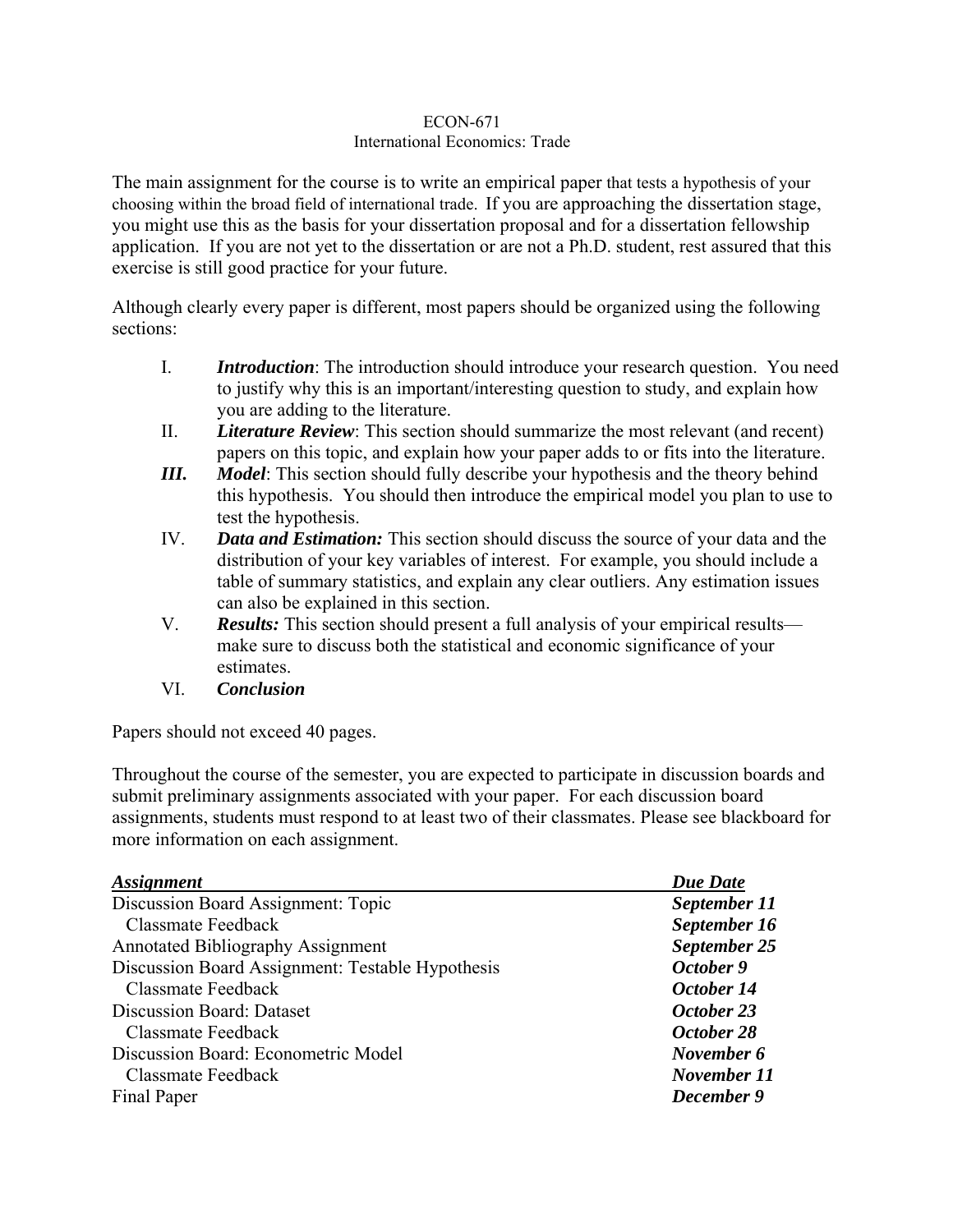|                                   |                                                                                                                   | Below Expectations (1)                                                                                           | Meets Expectations (2)                                                                               | Exceeds Expectations (3)                                                                                               |
|-----------------------------------|-------------------------------------------------------------------------------------------------------------------|------------------------------------------------------------------------------------------------------------------|------------------------------------------------------------------------------------------------------|------------------------------------------------------------------------------------------------------------------------|
| General: Clarity and Organization |                                                                                                                   |                                                                                                                  |                                                                                                      |                                                                                                                        |
| $\mathbf{1}$                      | Objective of<br>the paper is<br>well defined.                                                                     | Objective was not<br>clearly stated.                                                                             | Clearly stated the<br>objective of the paper.                                                        | Objective was<br>exceptionally well<br>articulated.                                                                    |
| $\overline{2}$                    | Creates a well -<br>organized<br>paper.                                                                           | The research paper was<br>not well organized.                                                                    | The research paper was<br>well organized.                                                            | The research paper was<br>very well organized.                                                                         |
| 3                                 | The research<br>paper<br>employs<br>proper<br>spelling and<br>grammar.                                            | Spelling and<br>grammatical errors<br>occurred multiple times<br>throughout the paper.                           | Spelling and grammar<br>was appropriate for a<br>research paper.                                     | The paper had very few<br>spelling and grammatical<br>errors.                                                          |
|                                   |                                                                                                                   |                                                                                                                  |                                                                                                      |                                                                                                                        |
|                                   |                                                                                                                   | Introduction/Literature Review/Theoretical Model                                                                 |                                                                                                      |                                                                                                                        |
| $\overline{4}$                    | Undertakes<br>research on a<br>significant<br>problem that<br>is worthy of<br>study.                              | The student does not<br>clearly articulate why<br>the paper addresses a<br>topic that is worthy of<br>study.     | The student adequately<br>articulates why the paper<br>addresses a topic that is<br>worthy of study. | The student does an<br>exceptional job in<br>explaining why the paper<br>addresses a topic that is<br>worthy of study. |
| 5                                 | References to<br>relevant<br>theory and<br>empirical<br>literature                                                | Student neglected key<br>references to relevant<br>theory or empirical<br>research.                              | Literature review is<br>comprehensive and up to<br>date.                                             | Literature review is<br>exceptionally wide-<br>ranging and rigorous.                                                   |
| 6                                 | Restatement<br>of theories<br>underlying<br>research in a<br>way that<br>indicates a<br>thorough<br>understanding | Discussion of theory<br>lacks clarity, omits<br>important theories, or<br>does not demonstrate<br>comprehension. | Clear discussion of major<br>theories underlying<br>research.                                        | Displays a thorough<br>command of the<br>economic theory<br>underlying their research.                                 |
| $\tau$                            | Clearly states<br>the<br>hypothesis.                                                                              | Hypothesis (or<br>hypotheses) was not<br>clearly stated.                                                         | Clearly stated the main<br>hypothesis (or<br>hypotheses).                                            | Hypothesis (or<br>hypotheses) was<br>exceptionally well<br>articulated.                                                |

Your final paper will be graded according to the following rubric.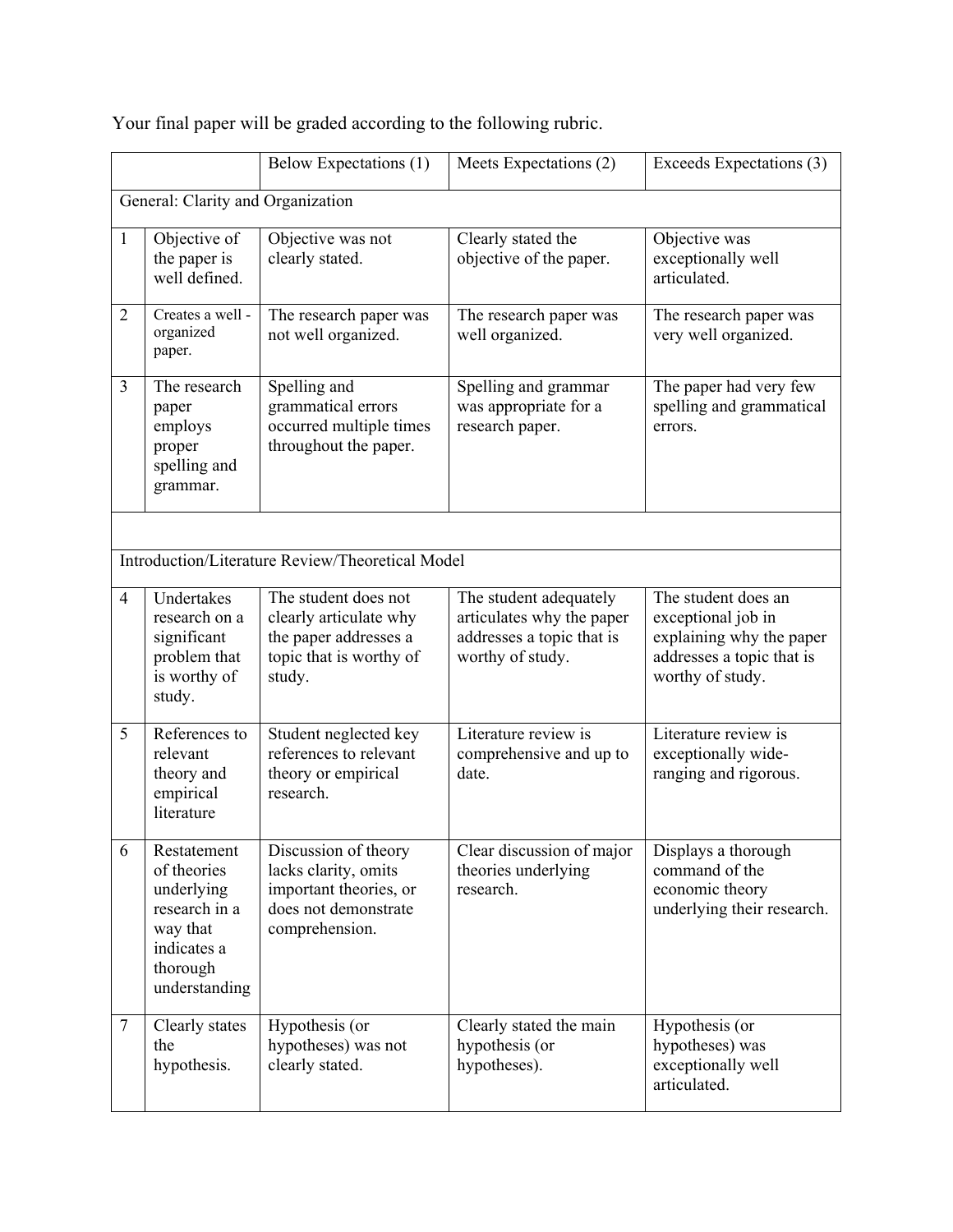| Data/Research Methodology |                                                                                                                                                                    |                                                                                                              |                                                                                                    |                                                                                                                          |  |
|---------------------------|--------------------------------------------------------------------------------------------------------------------------------------------------------------------|--------------------------------------------------------------------------------------------------------------|----------------------------------------------------------------------------------------------------|--------------------------------------------------------------------------------------------------------------------------|--|
| 8                         | The student<br>did the best<br>possible<br>analysis given<br>the available<br>data.                                                                                | Student failed to find<br>data suitable for testing<br>their hypothesis.                                     | Data were appropriate for<br>testing the hypotheses.                                               | Student found the best<br>possible data to test their<br>hypotheses.                                                     |  |
| 9                         | The process<br>by which the<br>data was<br>generated or<br>gathered is<br>clearly<br>described.                                                                    | The student did not<br>clearly describe the<br>source of the data.                                           | The student did an<br>adequate job of<br>describing the source of<br>the data.                     | The student did an<br>exceptionally good job at<br>describing the source of<br>the data.                                 |  |
| 10                        | Describes the<br>distribution of<br>the data,<br>including the<br>potential<br>problems<br>associated<br>with missing<br>variables,<br>selection, and<br>outliers. | Student did not<br>adequately describe the<br>distribution of the<br>dependent and<br>explanatory variables. | Student adequately<br>described the distribution<br>of the dependent and<br>explanatory variables. | Student did an<br>exceptional job of<br>describing the<br>distribution of the<br>dependent and<br>explanatory variables. |  |
| 11                        | Use<br>appropriate<br>econometric<br>methods to<br>test the<br>hypothesis.                                                                                         | Student did not use the<br>appropriate econometric<br>method to test the<br>hypothesis.                      | The student used<br>adequate econometric<br>methods to test the<br>hypothesis.                     | The student used<br>econometric methods that<br>were rigorous and<br>comprehensive.                                      |  |
| 12                        | Clearly<br>explains the<br>econometric<br>methods.                                                                                                                 | The student did not<br>explain the methods<br>used in the project.                                           | The student explained the<br>methods used in the<br>project.                                       | Methods were explained<br>very well.                                                                                     |  |
| 13                        | Accurately<br>employs the<br>appropriate<br>econometric<br>methods.                                                                                                | The student had<br>significant problems in<br>implementing their<br>econometric<br>methodology.              | The student correctly<br>implemented their<br>econometric<br>methodology.                          | The student did an<br>exceptional job in<br>implementing their<br>econometric<br>methodology.                            |  |
| 14                        | Recognize the<br>limitations of                                                                                                                                    | Unable to recognize the<br>limitations of methods                                                            | Recognized most of the<br>limitations of methods                                                   | Very accurately<br>recognized all of the                                                                                 |  |